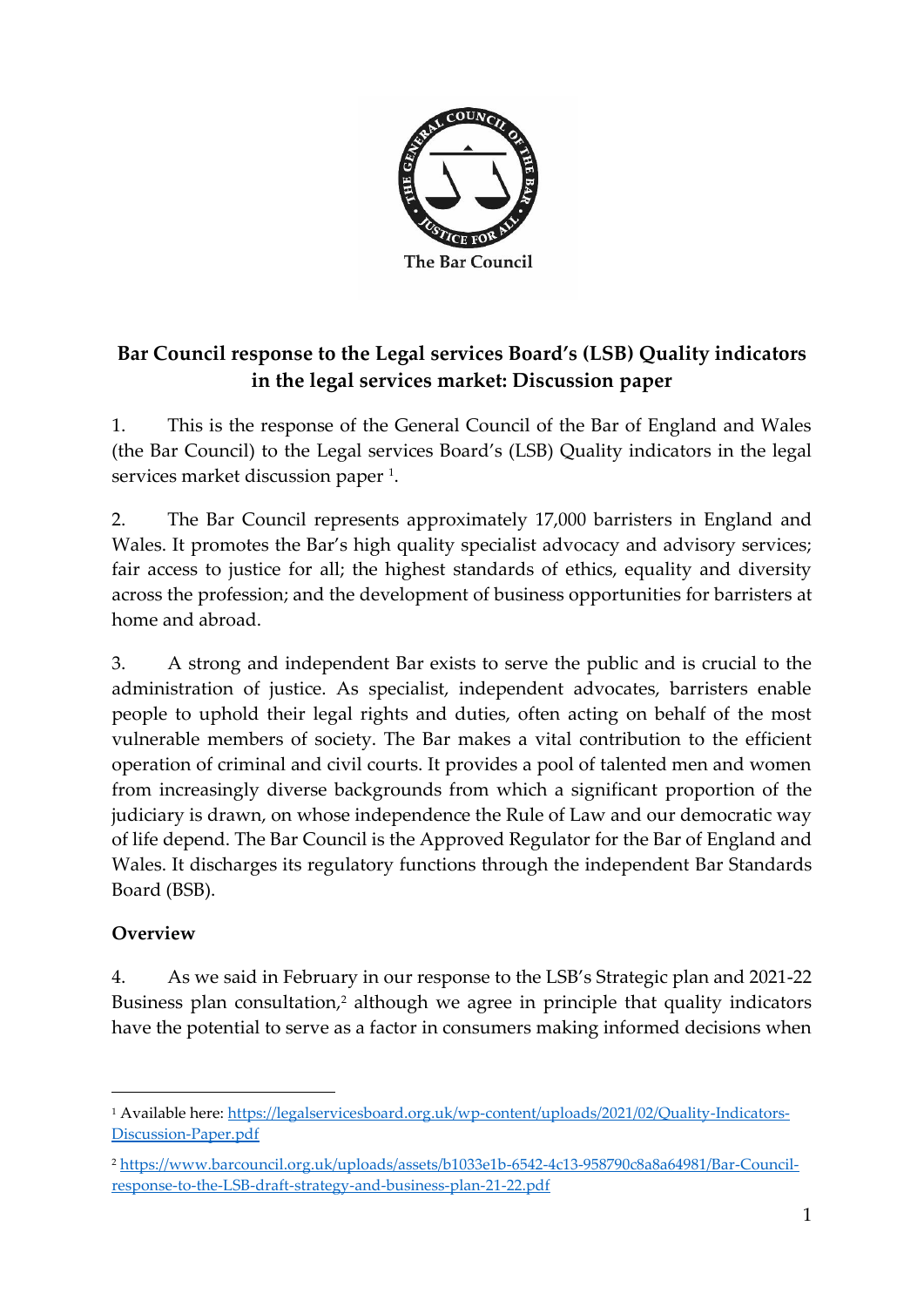purchasing legal services, we do not conclude that further quality indicators will add much value for consumers in relation to barristers.

5. This is because the self-employed Bar remains overwhelmingly a referral profession. Professional and licensed access clients (which in the case of professional clients will predominantly be solicitors), will generally be sophisticated repeat customers and will have detailed knowledge of the market for barristers' services and the attributes that will best serve a lay client's needs. What matters when instructions are accepted on a referral basis is the views of the professional making the referral as it is they who are making a recommendation about suitable Counsel as opposed to the lay client driving the choice. The solicitor is usually much better placed to express a view than the ultimate client and have a wide range of tools and information sources available to them to assess a barrister's knowledge, skills, experience and reputation.

6. One such source of information is the legal directories such as Chambers and Partners and Legal 500. They collate reviews and views of barristers by solicitors (and from time to time lay clients). These were developed by the market without any regulatory intervention and are independently owned and managed. This means they do not contribute to regulatory costs that fall on regulated legal professionals. They have the advantage of collating views from a range of sources and avoid the risk of a client disgruntled by an adverse outcome having disproportionate impact. They also have the advantage of being free at the point of use for consumers: they are available free of charge online. The directories are not a perfect tool, but they provide a wealth of information which is likely to be useful when choosing whom to instruct.

7. Another signal of quality is a barristers' appointment to Queens Counsel (QC) by application and rigorous assessment by an independent panel, coordinated by the secretariat, the QCA.<sup>3</sup> Similarly, appointment to one of the three levels of the Attorney General's Civil Panel denotes that a barrister has met a certain standard in advocacy. This is similar to the Crown Prosecution Service Panels, that barristers can only be a member of having successfully met their entry criteria at the point of initial application and every four years thereafter. <sup>4</sup> The appointment by the independent Judicial Appointments Commission of a barrister to a part time judge, known as recorder, follows open competition. Again, this is a useful indicator of a barrister's knowledge and skills.

<sup>3</sup> <https://qcappointments.org/>

<sup>4</sup> There are various CPS panels: General Crime 1-4, RASSO 3-4, Specialist Fraud 1-4, confiscation 1-4, Serious Crime 1-4, Extradition, and Terrorism. To get on a panel a barrister must complete an application form, obtain judicial referees, and supply copies of written work. The process is repeated every four years and is rigorous. For any panel members that raise concerns or have complaints made about them, there is a system for a practitioner to observe the barrister in court and make recommendations to the CPS.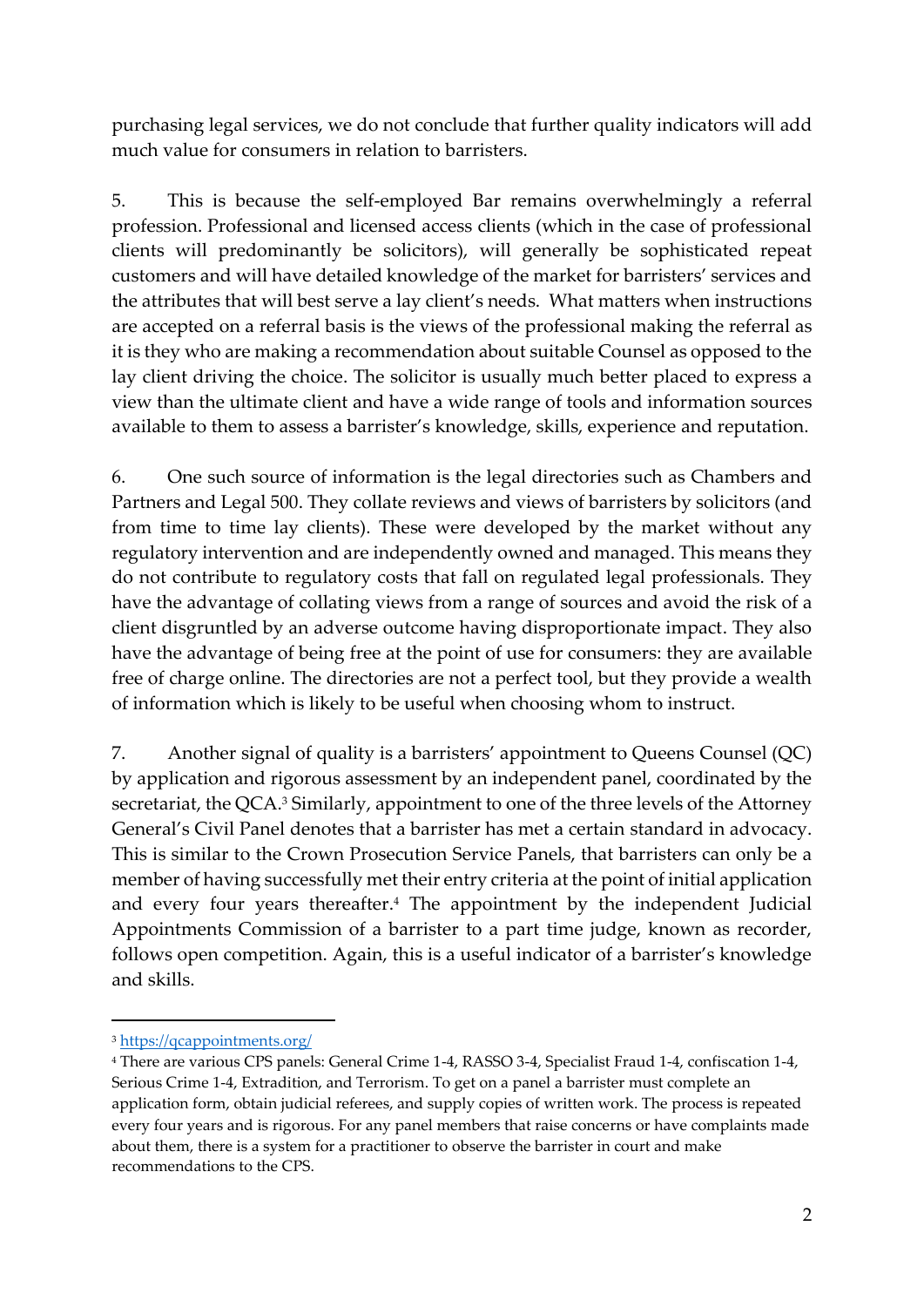8. Other information sources containing what the LSB terms, "objective data" is already in the public domain, for example service complaints data on the Legal Ombudsman (LeO) website<sup>5</sup> as well as information about disciplinary action on the BSB's Barristers Register.<sup>6</sup> However, we question the value of replicating this data on another forum, for example on a single register of all authorised individuals. This is because the BSB's current transparency rules already require all chambers, selfemployed barristers and BSB entities to link to both sources of information from their websites.<sup>7</sup> In this way, clients and potential clients are already made aware of the information and where to find it.

9. We agree with the assessment by the LSB that in terms of a base level of transparency of quality, "Priority service areas are likely to be those where there is a higher volume of transactions and which are more amenable to solutions".<sup>8</sup> These are not the areas in which barristers typically practice. Instead, barristers provide specialist advice and advocacy and every client and every case is different. These are service areas for which it is very challenging to develop reliable quality indicators.

10. We note that the exercise conducted with 69 members of the LSB's public panel was based on materials about fictitious law firms. This means that its findings are not applicable to the Bar. We would not want for the Bar to be swept up in regulatory reforms underpinned by evidence relating to another profession, based on such a small sample size. Such a piece of research, focussed solely on the provision of relatively standardised services by solicitors' firms, should not be determinative of a sector-wide strategy.

11. We consider that it is more efficient and appropriate for each of the legal service regulators to address the issue of quality indicators in a way that suits their regulated community's mode of practice and client base in a risk based and proportionate matter and where there is evidence of harm.

12. In the circumstances, we consider that self-employed barristers acting on a referral basis should be excluded from any regulatory intervention.

<sup>&</sup>lt;sup>5</sup> Using the Legal Ombudsman's decision data [https://www.legalombudsman.org.uk/information](https://www.legalombudsman.org.uk/information-centre/data-centre/ombudsman-decision-data/?page=4)[centre/data-centre/ombudsman-decision-data/?page=4](https://www.legalombudsman.org.uk/information-centre/data-centre/ombudsman-decision-data/?page=4)

<sup>6</sup> B[ar Standards Board's](https://www.barstandardsboard.org.uk/for-the-public/search-a-barristers-record/the-barristers-register.html) Barristers Register

<sup>7</sup> [https://www.barstandardsboard.org.uk/uploads/assets/dde798b7-4e7b-41ff](https://www.barstandardsboard.org.uk/uploads/assets/dde798b7-4e7b-41ff-ac89958321b094e6/ee6984ab-45bb-4e95-9bee371e431ddd80/Transparency-Standards-Guidance-5-Section-4.pdf)[ac89958321b094e6/ee6984ab-45bb-4e95-9bee371e431ddd80/Transparency-Standards-Guidance-5-](https://www.barstandardsboard.org.uk/uploads/assets/dde798b7-4e7b-41ff-ac89958321b094e6/ee6984ab-45bb-4e95-9bee371e431ddd80/Transparency-Standards-Guidance-5-Section-4.pdf) [Section-4.pdf](https://www.barstandardsboard.org.uk/uploads/assets/dde798b7-4e7b-41ff-ac89958321b094e6/ee6984ab-45bb-4e95-9bee371e431ddd80/Transparency-Standards-Guidance-5-Section-4.pdf) page 2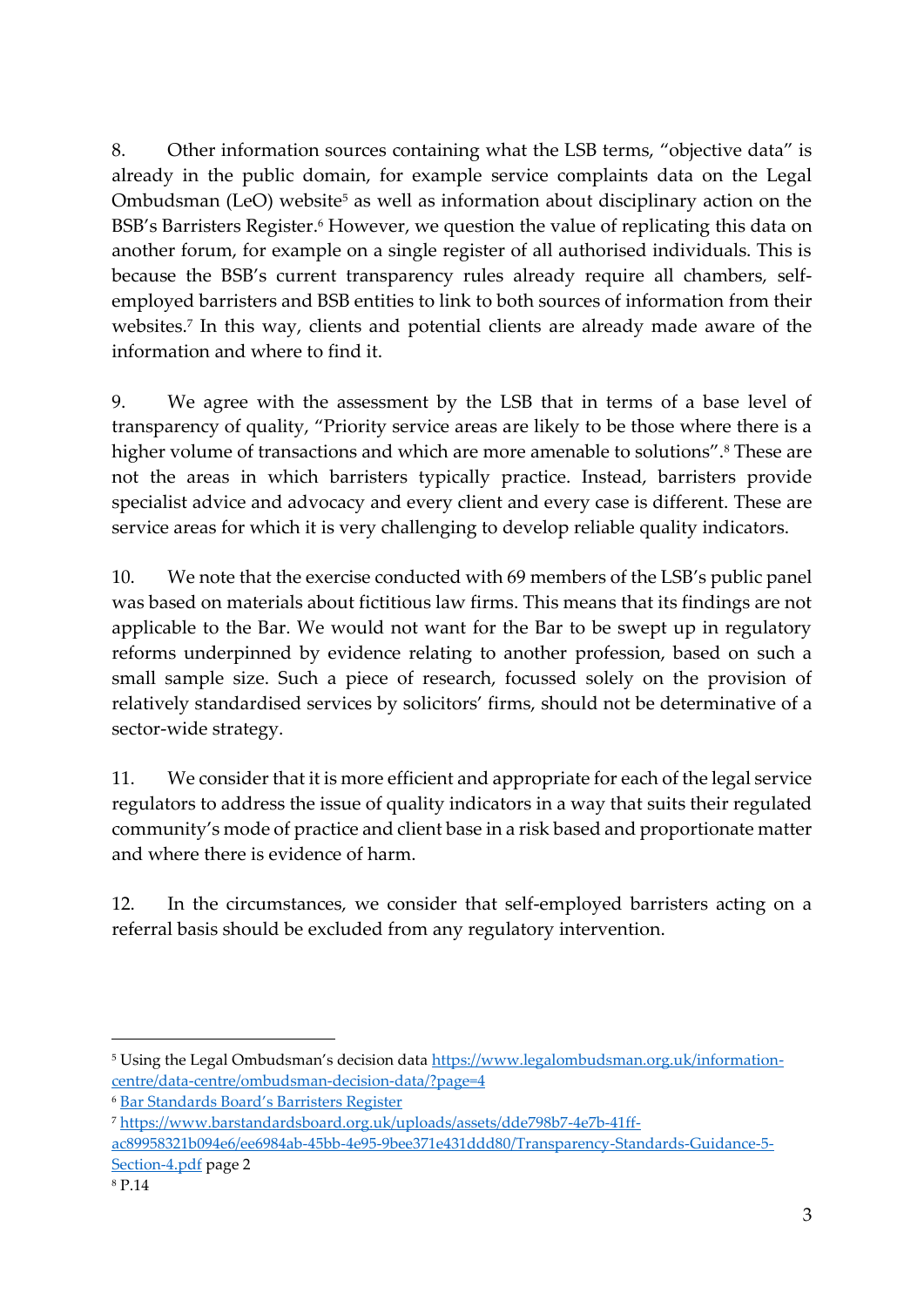13. Success rates are not an acceptable metric of good service because the cab rank rule in the BSB Handbook<sup>9</sup> means that barristers cannot pick winning cases. To introduce such an indicator would be at odds with barristers' ethical obligations and may wrongly incentivise other legal professionals not bound by such a rule to select those pieces of work that they thought they had the greatest chance of success. This could hamper access to justice for clients whose cases have a less certain outcome.

14. Lay client satisfaction is a very doubtful metric of substantive quality because when assessing outcomes, clients find it very difficult to disentangle the relative impact of the quality of their case and the quality of the way in which that case was represented. A client's perception of this is often different from a judge's. Part of being a good advocate and complying with ethical obligations and duties to the court is resisting pressure to put forward irrelevant information and unarguable points before the court, even though the client may urge the barrister to do this. We outlined this concern and others in our response to the LSB's Strategic plan and 2021-22 Business plan.<sup>10</sup> The admittedly exceptional case referred to in the LSB discussion paper involving consumer feedback on the Trustpilot website illustrates the risks to both legal service provider and client of unmoderated feedback.

15. We do not support the idea of regulators commissioning a customer feedback platform on the basis of principle and cost. As mentioned, we are not convinced that customer feedback is useful, particularly that which relates to the quality of legal advice. Creation of such a platform is not an appropriate role for the regulators and the cost for such an enterprise will be borne by the profession via their practising certificate fee, and probably passed onto the end client via increased fees. Furthermore, there are already many customer feedback platforms operating in the market, as identified by the LSB.<sup>11</sup> These will develop further if there is a market for them.

16. There are serious potential problems with customer feedback platforms because they need to have a method for dealing with unjustifiably negative, and perhaps even malicious, "feedback" being left by disgruntled clients. Roughly speaking half of barristers' clients who go to Court end up being disappointed – because in any case one side wins and the other loses. Even if only a small proportion of those who "lose" were to post unjustifiably negative feedback, the operator of the website would have a significant task to moderate comments and adjudicate in cases of dispute. If the website were in any sense to have the imprimatur of a regulator,

<sup>9</sup> See rS29 in the [BSB Handbook](https://www.barstandardsboard.org.uk/uploads/assets/de77ead9-9400-4c9d-bef91353ca9e5345/a9fd5bc5-edb7-4b52-be7f4cbed4560996/second-edition-test31072019104713.pdf)

<sup>10</sup> [https://www.barcouncil.org.uk/uploads/assets/b1033e1b-6542-4c13-958790c8a8a64981/Bar-Council](https://www.barcouncil.org.uk/uploads/assets/b1033e1b-6542-4c13-958790c8a8a64981/Bar-Council-response-to-the-LSB-draft-strategy-and-business-plan-21-22.pdf)[response-to-the-LSB-draft-strategy-and-business-plan-21-22.pdf](https://www.barcouncil.org.uk/uploads/assets/b1033e1b-6542-4c13-958790c8a8a64981/Bar-Council-response-to-the-LSB-draft-strategy-and-business-plan-21-22.pdf) - see pages 23-26

<sup>11</sup> [https://legalservicesboard.org.uk/wp-content/uploads/2021/02/Quality-Indicators-Discussion-](https://legalservicesboard.org.uk/wp-content/uploads/2021/02/Quality-Indicators-Discussion-Paper.pdf)[Paper.pdf](https://legalservicesboard.org.uk/wp-content/uploads/2021/02/Quality-Indicators-Discussion-Paper.pdf) Page 20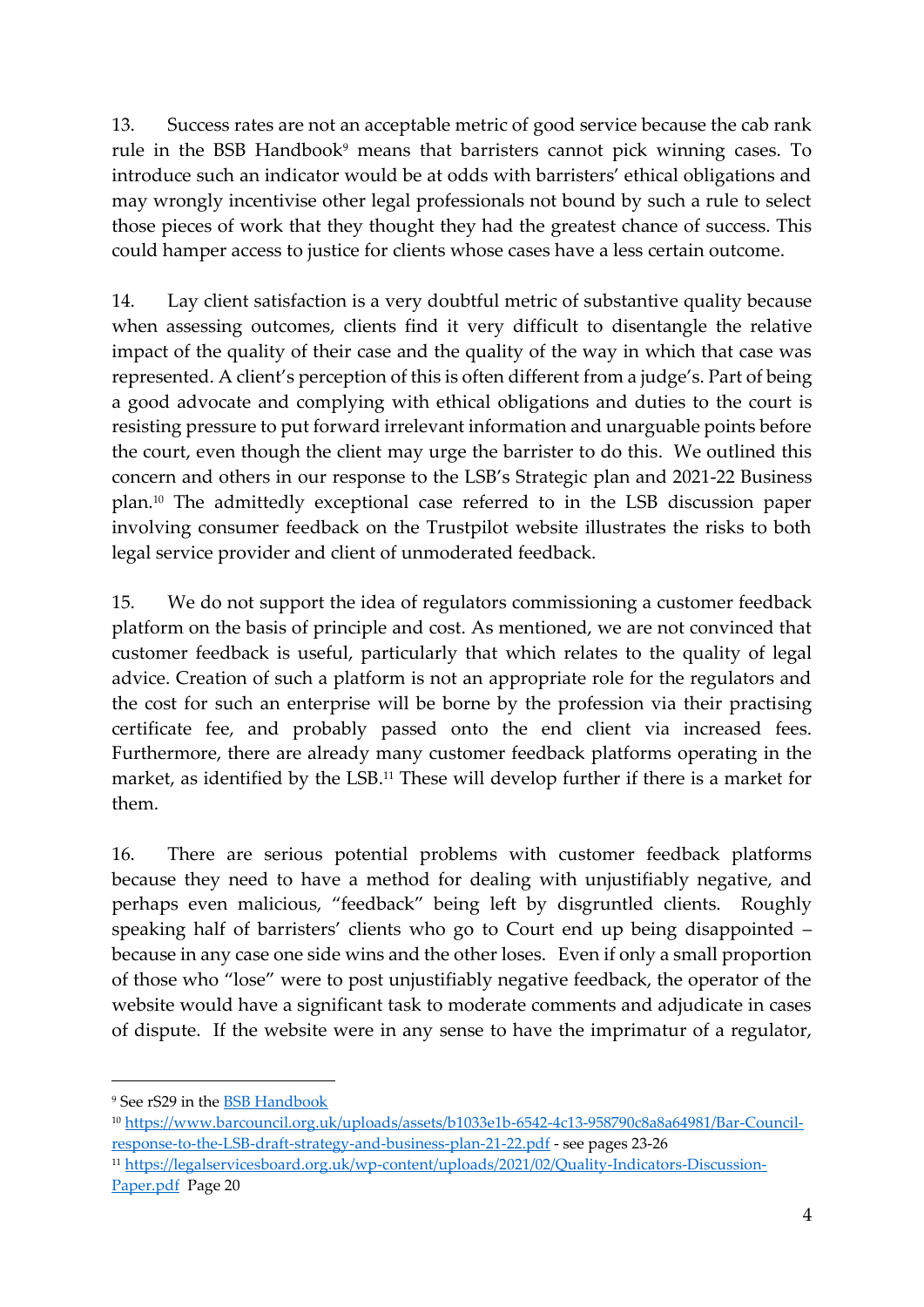unjustifiable adverse comments would be especially damaging and particularly unfair, and would put a high premium on swift remedies being available. The website operator would expose itself to the risk of claims if defamatory material were posted.

17. Barristers who hold the additional Public Access qualification and are registered with the BSB as such<sup>12</sup> can be instructed on a public access basis directly by a lay client who is conducting their own litigation. Although potential Public Access clients that engage a barrister's services directly are likely to have less experience of the legal services market than a professional or licensed access client, there already exist a number of regulatory protections for them. There are many information sources that help clients assess the quality of a barrister's service and enable them to choose a suitable barrister. These include those outlined in paragraph 7, the BSB barristers register, LeO website, their website profile, the Direct Access Portal<sup>13</sup> and other intermediary websites.

18. In terms of regulatory protections in Public Access cases, a barrister must consider whether it would be in the client's best interests to instruct a solicitor rather than coming directly to the barrister (rC122  $\&$  123, the BSB Handbook<sup>14</sup>) and should only act on a public access basis if the client understands what is expected of them in terms of managing the litigation (oC32, BSB Handbook). The net effect of these provisions is that it is only clients who are relatively sophisticated and knowledgeable who will be able to instruct a barrister on a public access basis. Instructions are on a piecework basis; a fee is agreed in advance for providing a particular piece of work. The Bar Council is unaware of any evidence to suggest that these clients have any difficulty in locating or engaging a public access barrister; nor to suggest that public access clients have had cause to complain because they have been misled about or misunderstood the nature or scope of the service being provided. Indeed, it is a further requirement of the Code of Conduct (rC125) that a public access barrister provides their client with a client care letter, setting out in clear and readily understandable terms what work they are going to do and what fee they are going to charge for it.

19. We look forward to engaging with the BSB if and when they undertake work in relation to quality indicators.

<sup>12</sup> On 1 March 2021, 6,590 (38.4%) of practising barristers were Public Access registered. This aggregated data is derived from data collected by Bar Council and Bar Standards Board. However, BMIF data shows that less than half this number declared income earned through this type of instruction in 2020, at 2,961. The fee income derived from Public Access work by these 2,961 barristers in 2020 accounts for 12.6% of their overall income. In the same year Public Access work accounted for 2.2% of total earnings of self-employed barristers.

<sup>13</sup> <https://www.directaccessportal.co.uk/>

<sup>14</sup> [https://www.barstandardsboard.org.uk/uploads/assets/de77ead9-9400-4c9d](https://www.barstandardsboard.org.uk/uploads/assets/de77ead9-9400-4c9d-bef91353ca9e5345/a9fd5bc5-edb7-4b52-be7f4cbed4560996/second-edition-test31072019104713.pdf)[bef91353ca9e5345/a9fd5bc5-edb7-4b52-be7f4cbed4560996/second-edition-test31072019104713.pdf](https://www.barstandardsboard.org.uk/uploads/assets/de77ead9-9400-4c9d-bef91353ca9e5345/a9fd5bc5-edb7-4b52-be7f4cbed4560996/second-edition-test31072019104713.pdf)